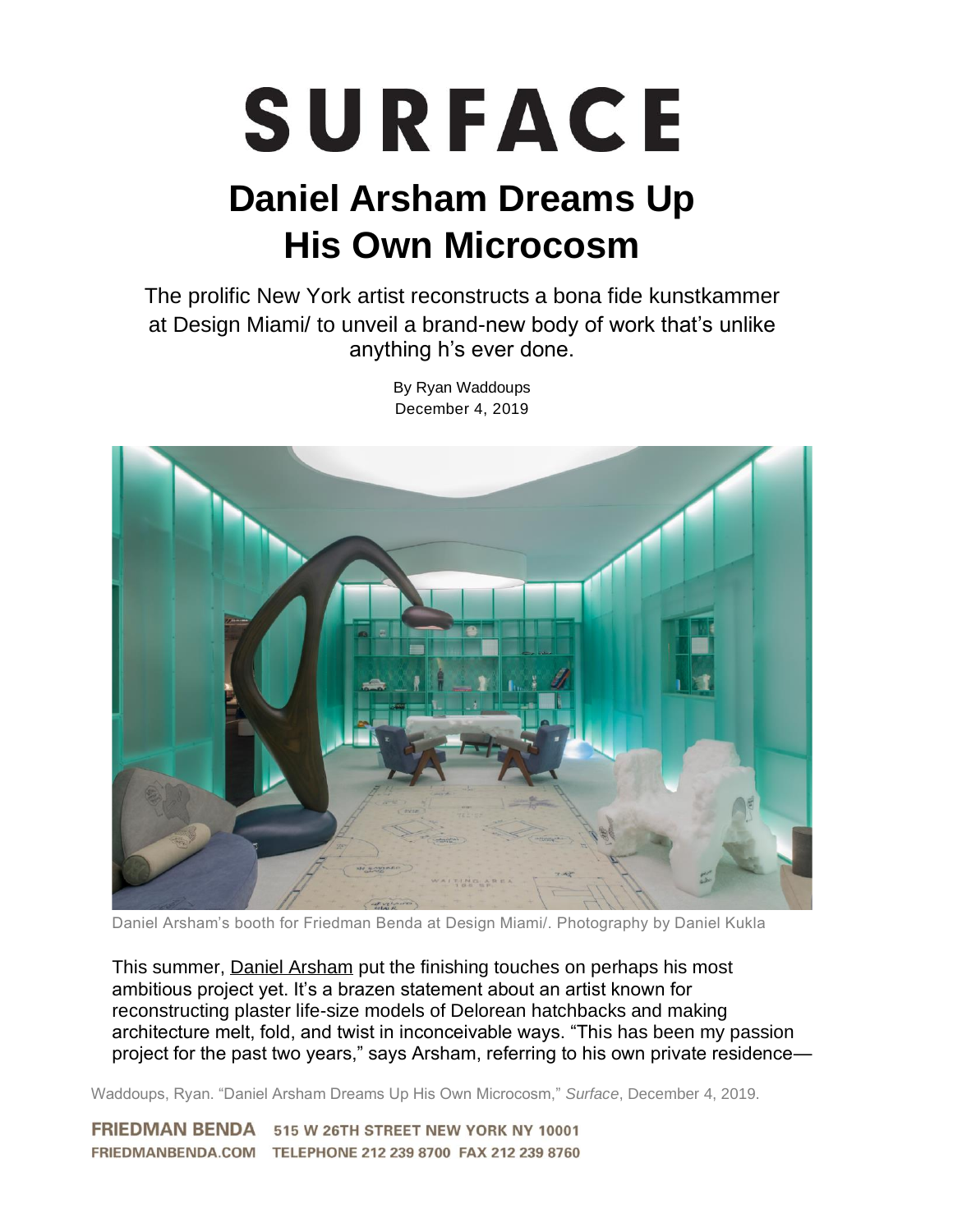a secluded cedar-clad beach house, designed by the late Norman Jaffe, that he, his wife, and two children call home. Inside, treasures abound: a frosty Faye Toogood chair and Ettore Sottsass table lamp mingle with custom tubs, mirrors, and chairs by [Snarkitecture,](http://www.snarkitecture.com/) the firm he helms with architects Alex Mustonen and Ben Porto.

One of the house's most curious furnishings, an eclectic multi-color chaise that seems to intentionally clash with Jaffe's clean-lined modernism, was custom produced by Arsham, who never intended to show it publicly. The chaise, along with similar Jeanneret-style side chairs and lounge chairs, feature Arsham's signature fossilized visuals emblazoned on the tonal upholstery in Sharpie. These pieces caught the eyes of Marc Benda, the co-founder and creative force behind design gallery [Friedman Benda.](http://www.friedmanbenda.com/) "He recently visited my studio and suggested we create a comprehensive view of this different side of my practice," Arsham recalls.



Paris Chaise Lounge I by Daniel Arsham

Waddoups, Ryan. "Daniel Arsham Dreams Up His Own Microcosm," *Surface*, December 4, 2019.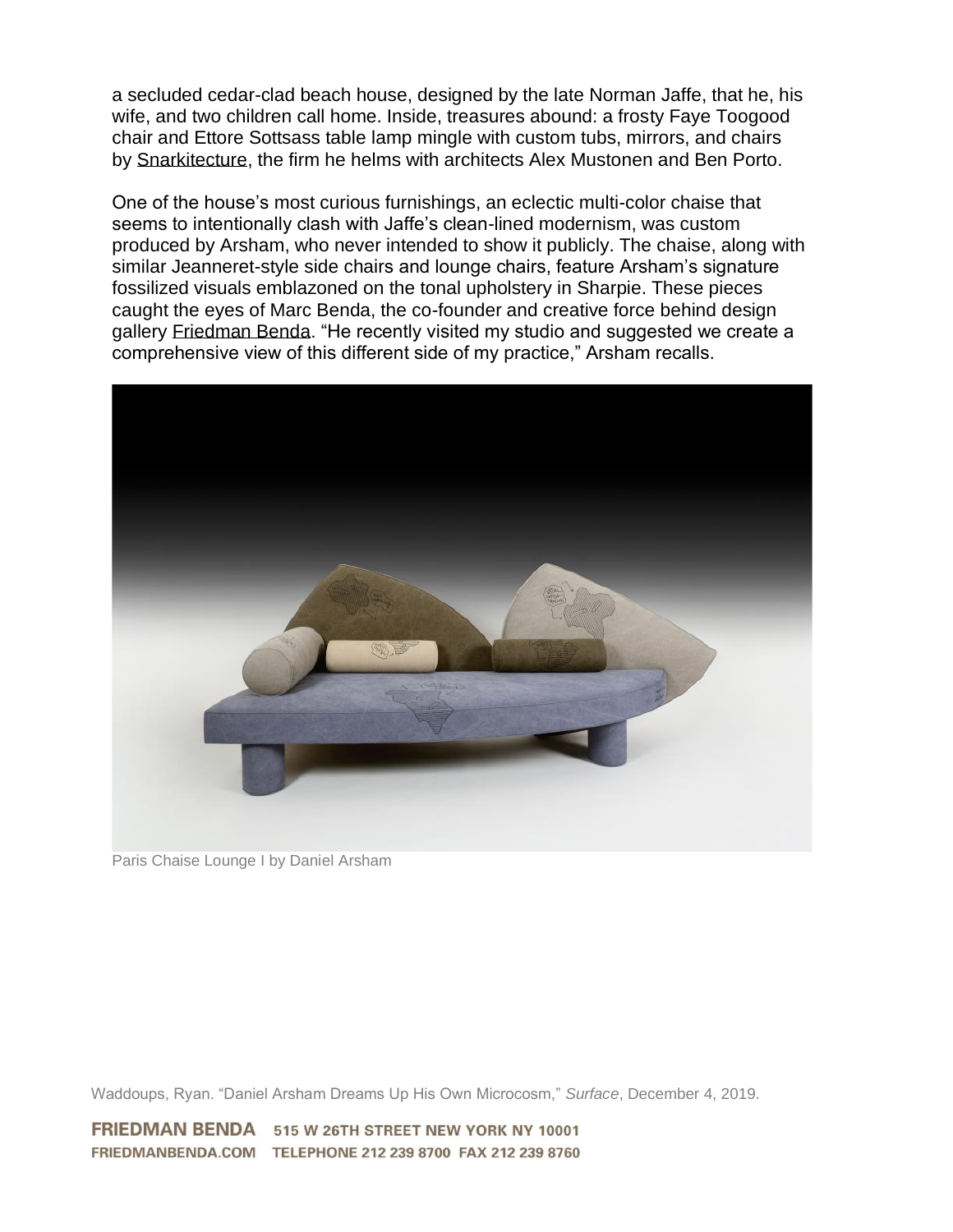

Cleveland Chair I by Daniel Arsham

Fast forward to [Design Miami/,](https://miami2019.designmiami.com/) which recently kicked off alongside Art Basel Miami Beach, and Arsham has realized this vision in its totality. He teamed up with Friedman Benda to craft a show-stopping booth, clad in minty green frosted glass panes, that contains a bona fide microcosm of Arsham's hybrid live-work space. "It's a fictional combination of my office from my house and my studio," he says, pointing to a wool rug, hand-crafted in Nepal, that features a detailed blueprint of his hypothetical *kunstkammer*. It seamlessly blends items with his signature stamp think achromatic, slightly fossilized relics of today's icons—with this previously unseen body of work, which brings a brand-new vocabulary of clean lines and muted tones into the mix.

As one can expect in a live-work space, sentimental objects make not-so-subtle nods to Arsham's private residence. A towering floor lamp, whose form nods to the smooth stones that wash ashore near his house, was sourced straight from his living room. ("My wife was like, 'where the fuck is my lamp?'") Shelving units, also finished in minty green, feature decorative objects from Arsham's studio ("They're not for sale.") as well as copies of *Daniel Arsham*, his recent *Rizzoli* monograph. Will

Waddoups, Ryan. "Daniel Arsham Dreams Up His Own Microcosm," *Surface*, December 4, 2019.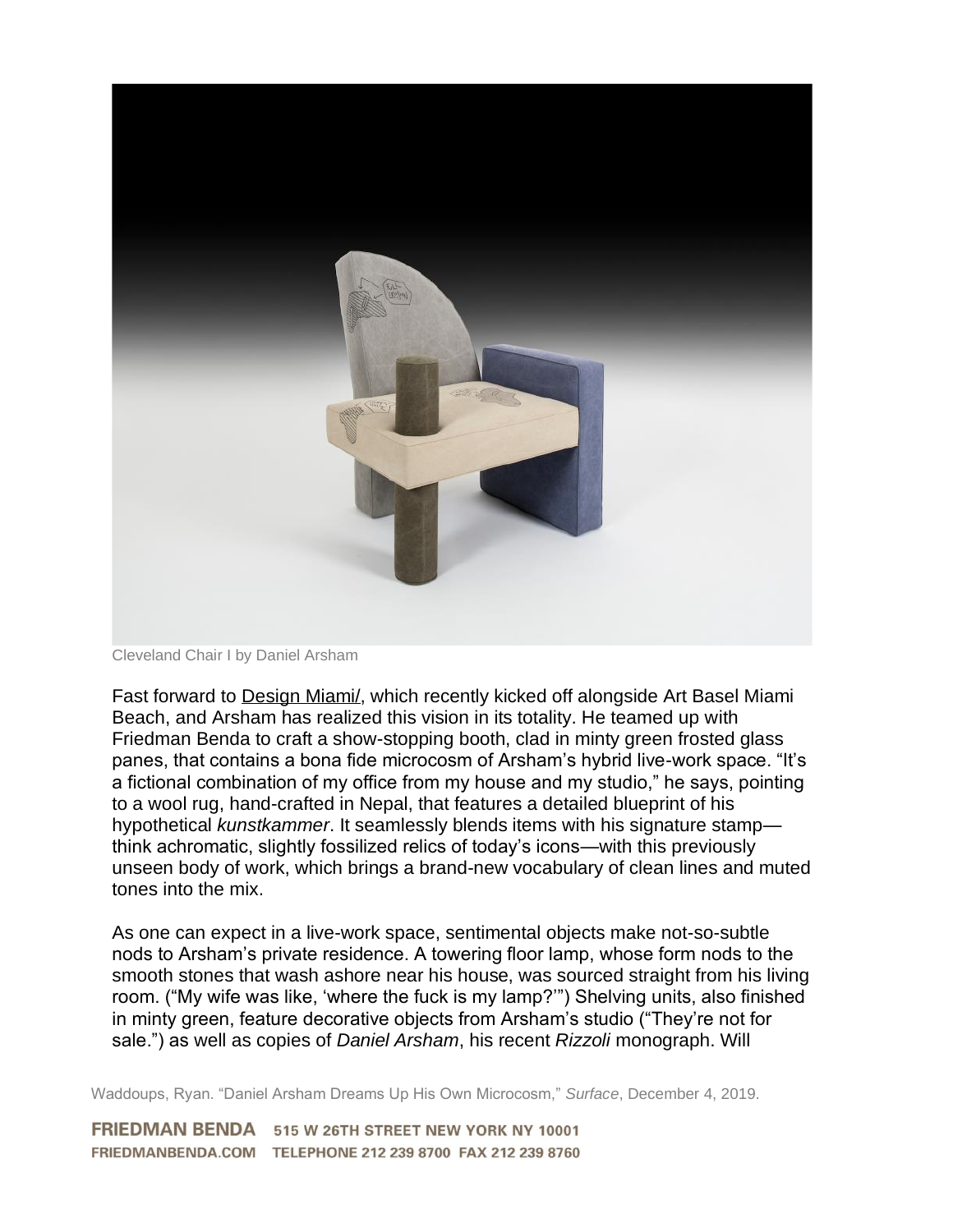Arsham continue experimenting with new color tones and sculptural languages? "Who knows? I don't really need to think about this work in the same way as my previous work," he says. "Whenever I make art, there's intention behind it."



Photography by Daniel Kukla

Waddoups, Ryan. "Daniel Arsham Dreams Up His Own Microcosm," *Surface*, December 4, 2019.